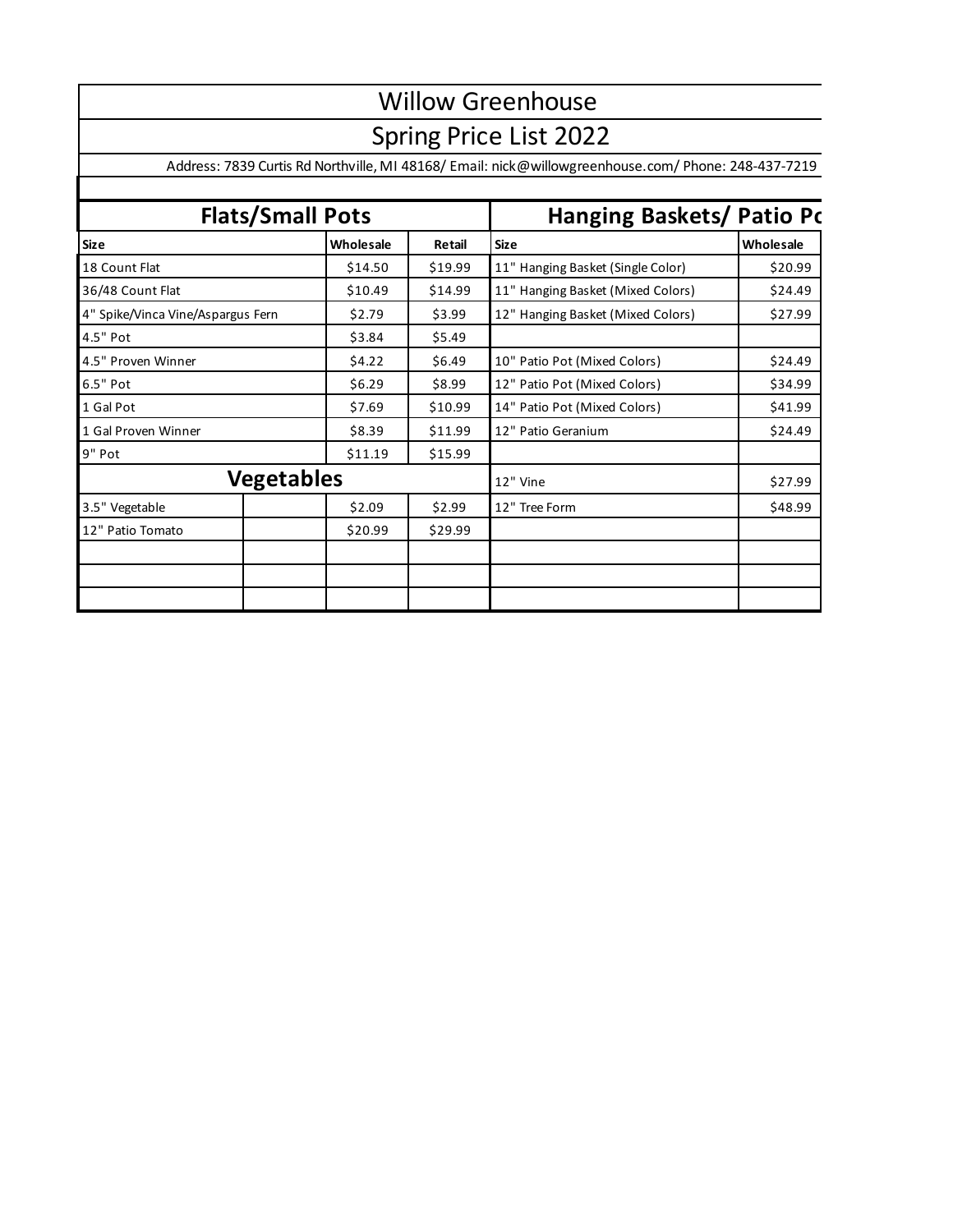| <b>ots</b> |  |
|------------|--|
| Retail     |  |
| \$29.99    |  |
| \$34.99    |  |
| \$39.99    |  |
|            |  |
| \$34.99    |  |
| \$49.99    |  |
| \$59.99    |  |
| \$34.99    |  |
|            |  |
|            |  |
| \$39.99    |  |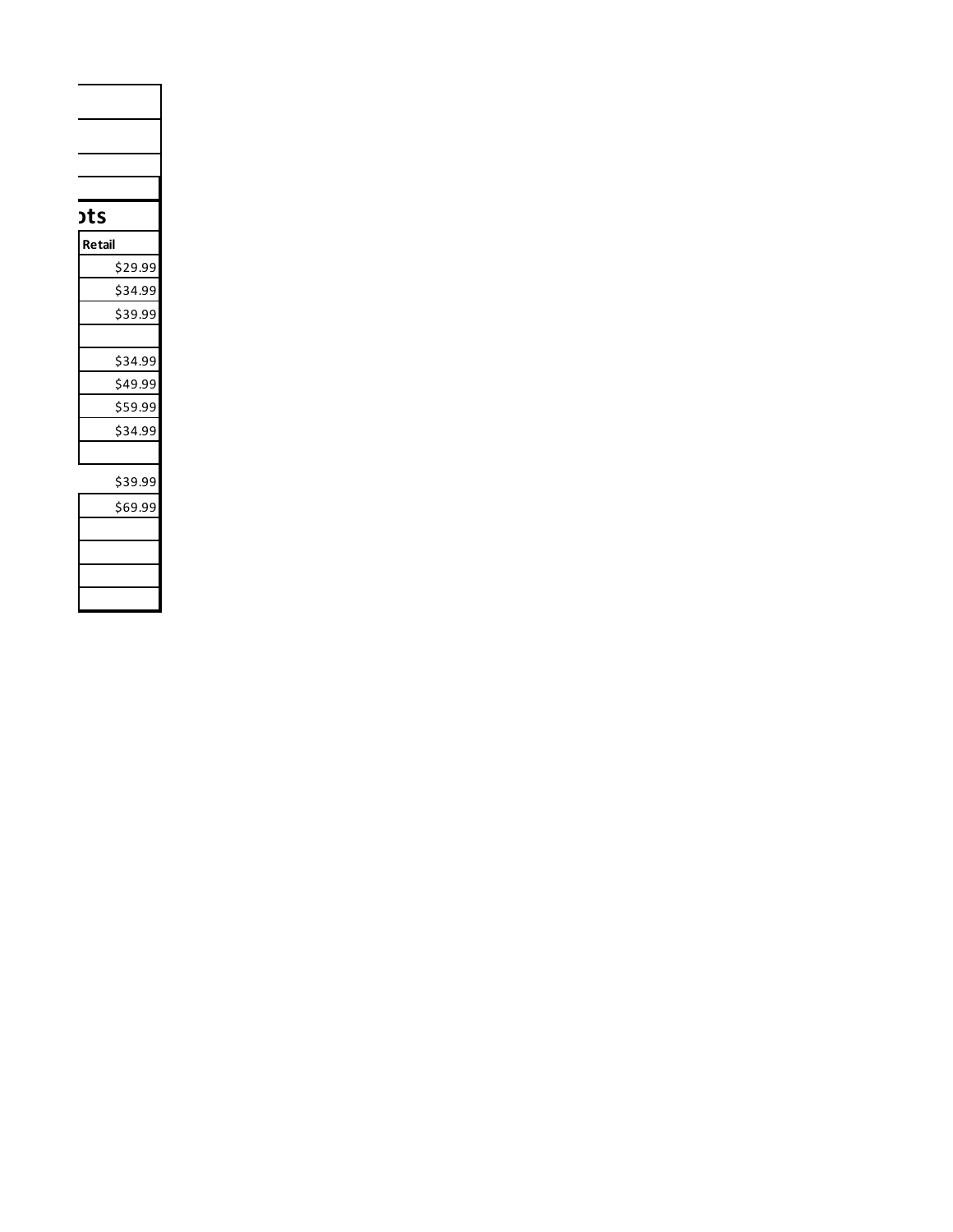|                     | 606 Flats           |                      |          |                    |       |  |
|---------------------|---------------------|----------------------|----------|--------------------|-------|--|
| Crop                | <b>Series</b>       | <b>Variety</b>       | Quantity | Wholesale   Retail |       |  |
| Ageratum            |                     | Aloha Blue           | 48       | 10.49              | 14.99 |  |
| Alyssum             | Clear Crystals      | Lavender Shades      | 48       | 10.49              | 14.99 |  |
| Alyssum             | Clear Crystals      | Mix                  | 64       | 10.49              | 14.99 |  |
| Alyssum             | Clear Crystals      | <b>Purple Shades</b> | 48       | 10.49              | 14.99 |  |
| Alyssum             | Clear Crystals      | White                | 64       | 10.49              | 14.99 |  |
| Begonia             | Cocktail            | Gin                  | 48       | 10.49              | 14.99 |  |
| Begonia             | Cocktail            | Tequila              | 48       | 10.49              | 14.99 |  |
| Begonia             | Cocktail            | Vodka                | 88       | 10.49              | 14.99 |  |
| Begonia             | Cocktail            | Whiskey              | 48       | 10.49              | 14.99 |  |
| Begonia             | Cocktail            | Mix                  | 56       | 10.49              | 14.99 |  |
| Begonia             | Senator             | Deep Rose            | 48       | 10.49              | 14.99 |  |
| Begonia             | Super Olympia Pink  |                      | 56       | 10.49              | 14.99 |  |
| Begonia             | Super Olympia Red   |                      | 88       | 10.49              | 14.99 |  |
| Begonia             | Super Olympia Rose  |                      | 48       | 10.49              | 14.99 |  |
| Begonia             | Super Olympia White |                      | 56       | 10.49              | 14.99 |  |
| Begonia             | Super Olympia Mix   |                      | 48       | 10.49              | 14.99 |  |
| <b>Dusty Miller</b> |                     | <b>Silver Dust</b>   | 48       | 10.49              | 14.99 |  |
| Lobelia             | Riviera             | Mix                  | 16       | 10.49              | 14.99 |  |
| Lobelia             | Riviera             | Midnight Blue        | 16       | 10.49              | 14.99 |  |
| Marigold            | Alumnia             | Vanilla Cream        | 16       | 10.49              | 14.99 |  |
| Marigold            | Inca II             | Orange               | 32       | 10.49              | 14.99 |  |
| Marigold            | Inca II             | Mix                  | 16       | 10.49              | 14.99 |  |
| Marigold            | Inca II             | Yellow               | 32       | 10.49              | 14.99 |  |
| Marigold            | Marvel              | Gold                 | 32       | 10.49              | 14.99 |  |
| Marigold            | Bonanza             | Yellow               | 48       | 10.49              | 14.99 |  |
| Marigold            | <b>Bonanza</b>      | Deep Orange          | 32       | 10.49              | 14.99 |  |
| Marigold            | Bonanza             | Mix                  | 48       | 10.49              | 14.99 |  |
| Marigold            | <b>Bonanza</b>      | Flame                | 32       | 10.49              | 14.99 |  |
| Marigold            | Disco               | Mix                  | 48       | 10.49              | 14.99 |  |
| Marigold            | Disco               | Orange               | 32       | 10.49              | 14.99 |  |
| Marigold            | Disco               | Red                  | 32       | 10.49              | 14.99 |  |
| Marigold            | Disco               | Marietta             | 32       | 10.49              | 14.99 |  |
| Marigold            | Disco               | Yellow               | 64       | 10.49              | 14.99 |  |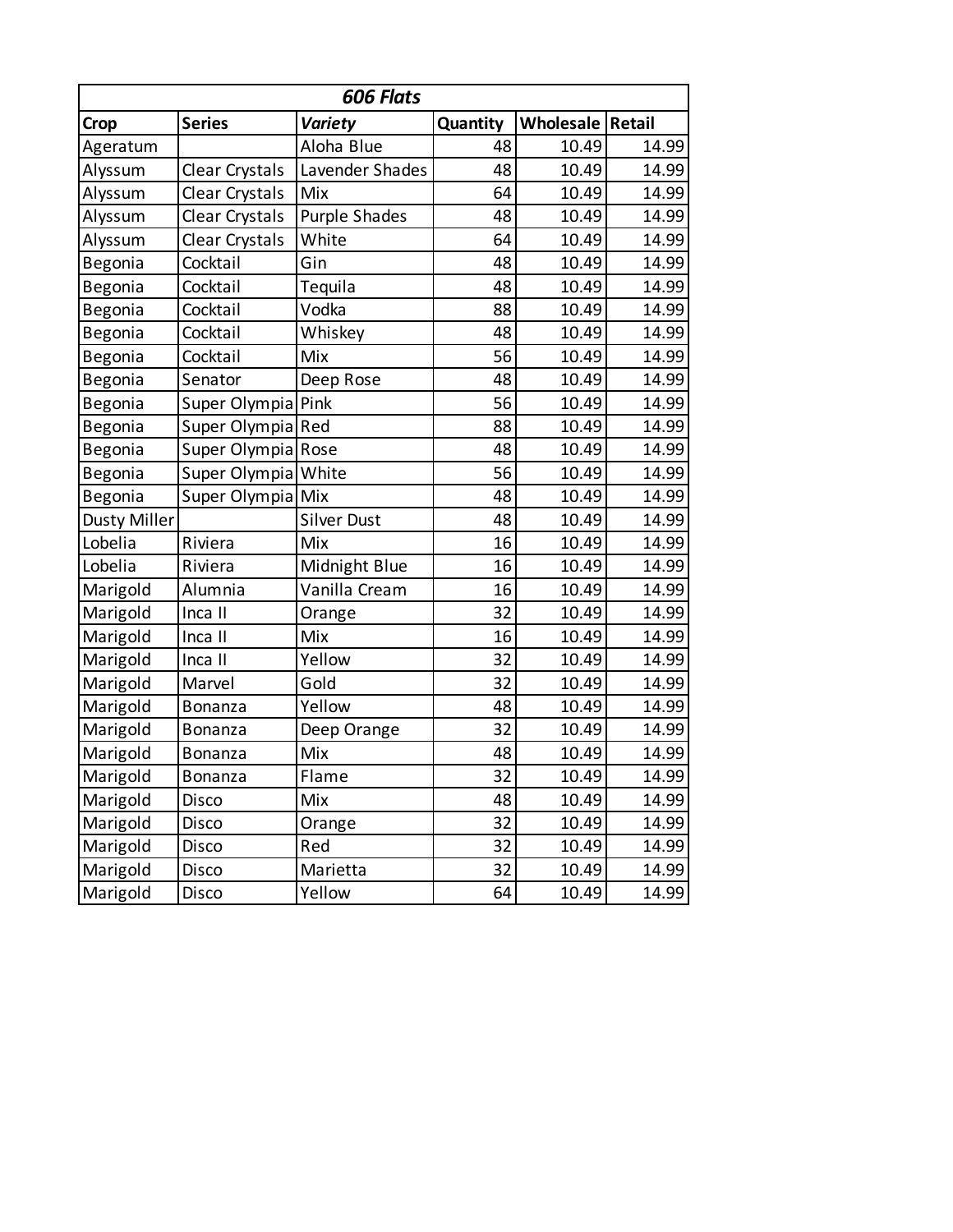| 306 Flats            |                 |                      |          |                         |       |  |
|----------------------|-----------------|----------------------|----------|-------------------------|-------|--|
| Crop                 | <b>Series</b>   | <b>Variety</b>       | Quantity | <b>Wholesald Retail</b> |       |  |
| Angelonia            | Serena          | Mix                  | 32       | 14.5                    | 19.99 |  |
| Begonia              | Megawatt        | Green Leaf Red       | 32       | 14.5                    | 19.99 |  |
| Begonia              | Megawatt        | Green Leaf Pink      | 32       | 14.5                    | 19.99 |  |
| Celosia              |                 | Dragons Breath       | 32       | 14.5                    | 19.99 |  |
| Celosia              | Armour          | Mix                  | 32       | 14.5                    | 19.99 |  |
| Celosia              | Glorious        | Mix                  | 32       | 14.5                    | 19.99 |  |
| Coleus               | Kong            | <b>Empire Mix</b>    | 32       | 14.5                    | 19.99 |  |
| Coleus               | Kong            | Rose                 | 32       | 14.5                    | 19.99 |  |
| Cosmos               | Sonata          | Sonata Mix           | 32       | 14.5                    | 19.99 |  |
| Dahlia               | Figaro          | Mix                  | 32       | 14.5                    | 19.99 |  |
| N.G. Impatien Divine |                 | <b>Blue Pearl</b>    | 32       | 14.5                    | 19.99 |  |
| N.G. Impatien Divine |                 | Red                  | 32       | 14.5                    | 19.99 |  |
| N.G. Impatien Divine |                 | White                | 32       | 14.5                    | 19.99 |  |
| N.G. Impatien Divine |                 | <b>Mystic Mix</b>    | 32       | 14.5                    | 19.99 |  |
| N.G. Impatien Divine |                 | Pink                 | 32       | 14.5                    | 19.99 |  |
| N.G. Impatien Divine |                 | Violet               | 32       | 14.5                    | 19.99 |  |
| N.G. Impatien Divine |                 | Mix                  | 48       | 14.5                    | 19.99 |  |
| Impatiens            | Beacon          | <b>Bright Red</b>    | 32       | 14.5                    | 19.99 |  |
| Impatiens            | Beacon          | <b>Violet Shades</b> | 32       | 14.5                    | 19.99 |  |
| Impatiens            | Beacon          | Salmon               | 32       | 14.5                    | 19.99 |  |
| Impatiens            | Beacon          | Coral                | 45       | 14.5                    | 19.99 |  |
| Impatiens            | Beacon          | Orange               | 32       | 14.5                    | 19.99 |  |
| Impatiens            | Beacon          | White                | 32       | 14.5                    | 19.99 |  |
| Impatiens            | Beacon          | Red and White Mix    | 32       | 14.5                    | 19.99 |  |
| Impatiens            | Beacon          | Select Mix           | 32       | 14.5                    | 19.99 |  |
| Nicotiana            | Perfume         | Mix                  | 32       | 14.5                    | 19.99 |  |
| Petunia              | Easy Wave       | <b>Blue</b>          | 32       | 14.5                    | 19.99 |  |
| Petunia              | Easy Wave       | Neon Rose            | 32       | 14.5                    | 19.99 |  |
| Petunia              | Easy Wave       | Pink                 | 32       | 14.5                    | 19.99 |  |
| Petunia              | Easy Wave       | Red                  | 32       | 14.5                    | 19.99 |  |
| Petunia              | Easy Wave       | White                | 32       | 14.5                    | 19.99 |  |
| Petunia              | Easy Wave       | Violet               | 32       | 14.5                    | 19.99 |  |
| Petunia              | Shock Wave      | Purple Tie Dye       | 32       | 14.5                    | 19.99 |  |
| Petunia              | Tidal Wave      | Cherry               | 32       | 14.5                    | 19.99 |  |
| Petunia              | Tidal Wave      | Red Velour           | 32       | 14.5                    | 19.99 |  |
| Petunia              | Tidal Wave      | Silver               | 32       | 14.5                    | 19.99 |  |
| Portulaca            | Happy Hour      | Mix                  | 32       | 14.5                    | 19.99 |  |
| Salvia               |                 | Victoria Blue        | 32       | 14.5                    | 19.99 |  |
| Salvia               | Vista           | Red                  | 32       | 14.5                    | 19.99 |  |
| Snapdragon           | Liberty Classic | Mix                  | 32       | 14.5                    | 19.99 |  |
|                      |                 |                      | 32       | 14.5                    | 19.99 |  |
| Snapdragon           | Rocket          | Mix                  | 32       | 14.5                    | 19.99 |  |
| Zinnia               |                 | Benary's Giant       | 32       | 14.5                    | 19.99 |  |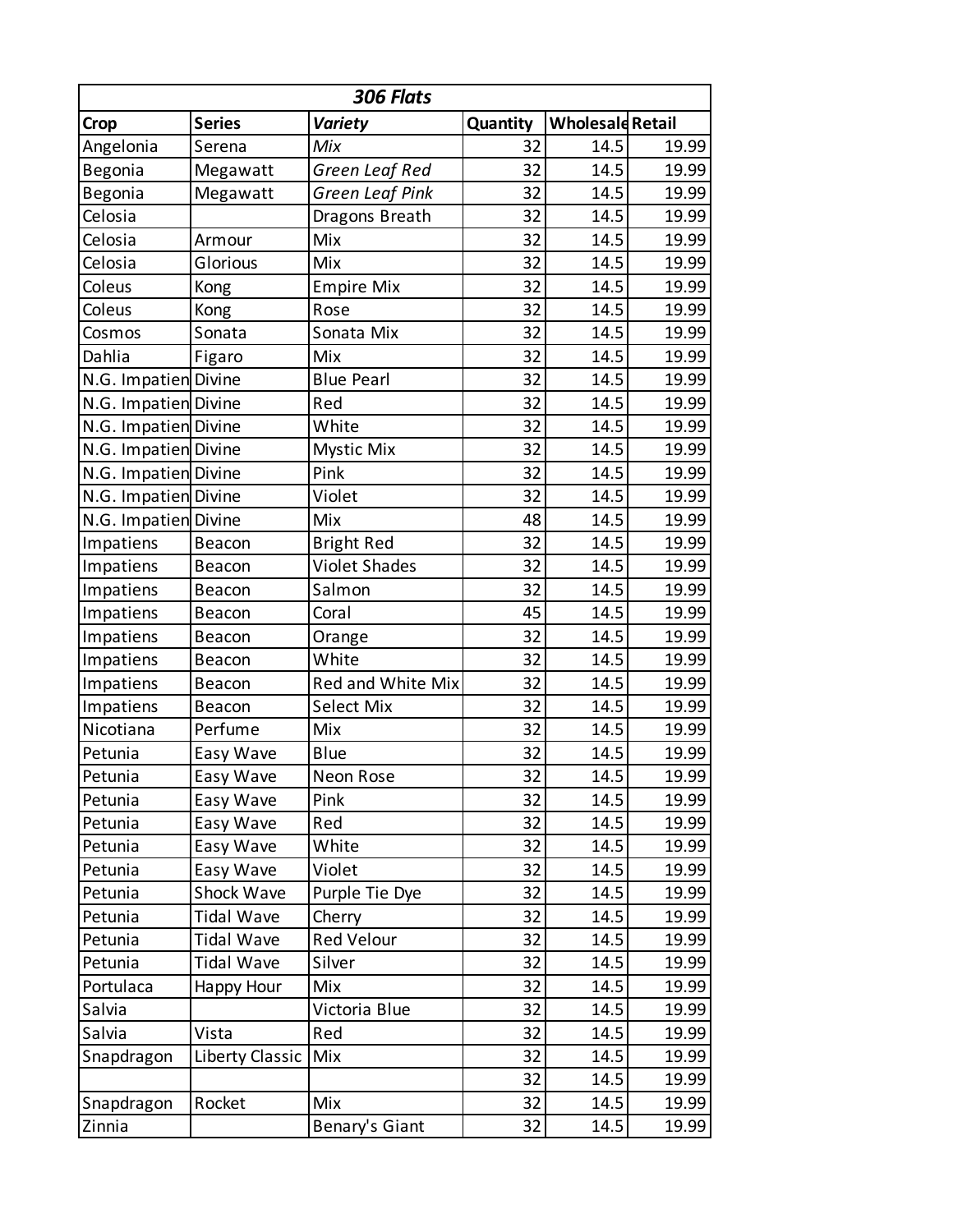| Zinnia |           | <b>State Fair Mix</b> | 64 | 14.5 | 19.99 |
|--------|-----------|-----------------------|----|------|-------|
| Zinnia | Dreamland | Mix                   | 32 | 14.5 | 19.99 |
| Zinnia | Dreamland | Pink                  | 32 | 14.5 | 19.99 |
| Zinnia | Dreamland | Red                   | 32 | 14.5 | 19.99 |
| Zinnia | Dreamland | Yellow                | 32 | 14.5 | 19.99 |
| Zinnia | Zahara    | Mix                   | 32 | 14.5 | 19.99 |
| Zinnia | Zahara    | Yellow                | 32 | 14.5 | 19.99 |
| Zinnia | Zahara    | <b>Starlight Rose</b> | 32 | 14.5 | 19.99 |
| Zinnia | Zahara    | <b>Bonfire Mix</b>    | 32 | 14.5 | 19.99 |
| Zinnia | Zahara    | Sunburst              | 32 | 14.5 | 19.99 |
| Zinnia | Zahara    | Rasberry              | 32 | 14.5 | 19.99 |
| Zinnia | Zahara XL | Pink                  | 32 | 14.5 | 19.99 |
| Zinnia | Preciosa  | Mix                   | 32 | 14.5 | 19.99 |
| Zinnia | Preciosa  | Pink                  | 32 | 14.5 | 19.99 |
| Zinnia | Preciosa  | Red                   | 32 | 14.5 | 19.99 |
| Zinnia | Preciosa  | Rose                  | 32 | 14.5 | 19.99 |
| Zinnia | Preciosa  | Scarlet               | 32 | 14.5 | 19.99 |
| Zinnia | Preciosa  | Yellow                | 32 | 14.5 | 19.99 |
| Zinnia | Preciosa  | White                 | 32 | 14.5 | 19.99 |
| Zinnia | Profusion | Cherry                | 32 | 14.5 | 19.99 |
| Zinnia | Profusion | Orange                | 32 | 14.5 | 19.99 |
| Zinnia | Profusion | Red                   | 32 | 14.5 | 19.99 |
| Zinnia | Profusion | Mix                   | 32 | 14.5 | 19.99 |
| Zinnia | Profusion | Yellow                | 32 | 14.5 | 19.99 |
|        |           |                       |    |      |       |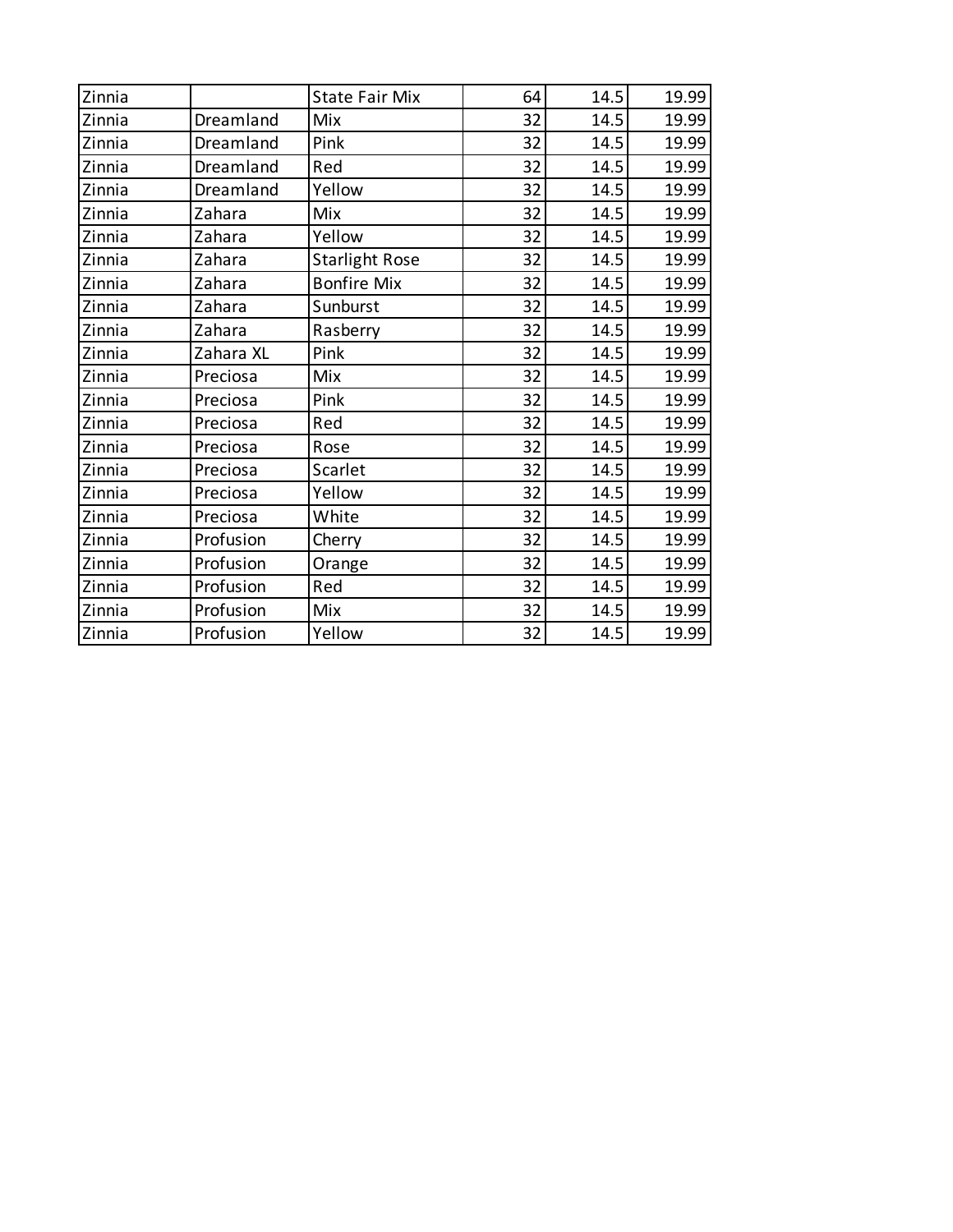| 4.5" Crop       |                          | Variety                  | Wholesale Retail |        |
|-----------------|--------------------------|--------------------------|------------------|--------|
| Alternanthera   | Ficoidea                 | <b>True Yellow</b>       | \$3.84           | \$5.49 |
| Alternanthera   | Dentata                  | Little Ruby              | \$3.84           | \$5.49 |
| Angelonia       | Archangel                | Cherry Red               | \$3.84           | \$5.49 |
| Angelonia       | Archangel                | <b>Blue Bicolor</b>      | \$3.84           | \$5.49 |
| Angelonia       | Archangel                | Dark Rose                | \$3.84           | \$5.49 |
| Angelonia       | Archangel                | Purple Imp               | \$3.84           | \$5.49 |
| Angelonia       | Archangel                | Arcongle Rose            | \$3.84           | \$5.49 |
| Angelonia       | Archangel                | Blue                     |                  | \$5.49 |
| Artemisia       | Absinthium               | Makana Wormwood "Silver" | \$3.84           | \$5.49 |
| Васора          | Mega Copa                | White                    | \$3.84           | \$5.49 |
| Bacopa          | Mega Copa                | Versa White              | \$3.84           | \$5.49 |
| Begonia         | Non Stop                 | Yellow                   | \$3.84           | \$5.49 |
| Begonia         | Non Stop                 | White                    | \$3.84           | \$5.49 |
| Begonia         | Non Stop                 | Orange                   | \$3.84           | \$5.49 |
| Begonia         | Non Stop                 | Red                      | \$3.84           | \$5.49 |
| <b>Bidens</b>   |                          | Bee Happy                | \$3.84           | \$5.49 |
| <b>Bidens</b>   |                          | <b>Bee Bold</b>          | \$3.84           | \$5.49 |
| Calibrachoa     | Cha Cha                  | Hot Pink                 | \$3.84           | \$5.49 |
| Calibrachoa     |                          | Orange Zest              | \$3.84           | \$5.49 |
| Calibrachoa     | Hula                     | <b>Blue Sky</b>          | \$3.84           | \$5.49 |
| Calibrachoa     | Aloha                    | Yellow                   | \$3.84           | \$5.49 |
| Calibrachoa     | Aloha                    | Midnight                 | \$3.84           | \$5.49 |
| Calibrachoa     | Aloha                    | Soft Pink                | \$3.84           | \$5.49 |
| Calibrachoa     | Aloha                    | Dark Red                 | \$3.84           | \$5.49 |
| Calibrachoa     | Hula                     | Hot Pink                 | \$3.84           | \$5.49 |
| Calibrachoa     | Hula                     | Red                      | \$3.84           | \$5.49 |
| Calibrachoa     | Hula                     | Blue                     | \$3.84           | \$5.49 |
| Calibrachoa     | Oasis                    | Orange                   | \$3.84           | \$5.49 |
| Calibrachoa     | <b>Tik Tok</b>           | Grape                    | \$3.84           | \$5.49 |
| Capsicum Annuum |                          | Ornamental Pepper        | \$3.84           | \$5.49 |
| Coleus          | <b>Main Street</b>       | La Rambla'               | \$3.84           | \$5.49 |
| Coleus          |                          | Wasabi                   | \$3.84           | \$5.49 |
| Coleus          | <b>Stained Glasswork</b> | Royalty                  | \$3.84           | \$5.49 |
| Coleus          | Main Street              | Ruby Road                | \$3.84           | \$5.49 |
| Coleus          | <b>Main Street</b>       | <b>Chatres Street</b>    | \$3.84           | \$5.49 |
| Coleus          | <b>Main Street</b>       | Wall Street              | \$3.84           | \$5.49 |
| Coleus          | <b>Stained Glasswork</b> | Velvet                   | \$3.84           | \$5.49 |
| Coleus          | Main Street              | <b>Bourbon Street</b>    | \$3.84           | \$5.49 |
| Coleus          | <b>Great Falls</b>       | Niagara                  | \$3.84           | \$5.49 |
| Coleus          | <b>Great Falls</b>       | Yosemite                 | \$3.84           | \$5.49 |
| Coleus          | <b>Great Falls</b>       | Angel                    | \$3.84           | \$5.49 |
| Coleus          | Main Street              | <b>Broad Street</b>      | \$3.84           | \$5.49 |
| Coleus          | Main Street              | <b>Beale Street</b>      | \$3.84           | \$5.49 |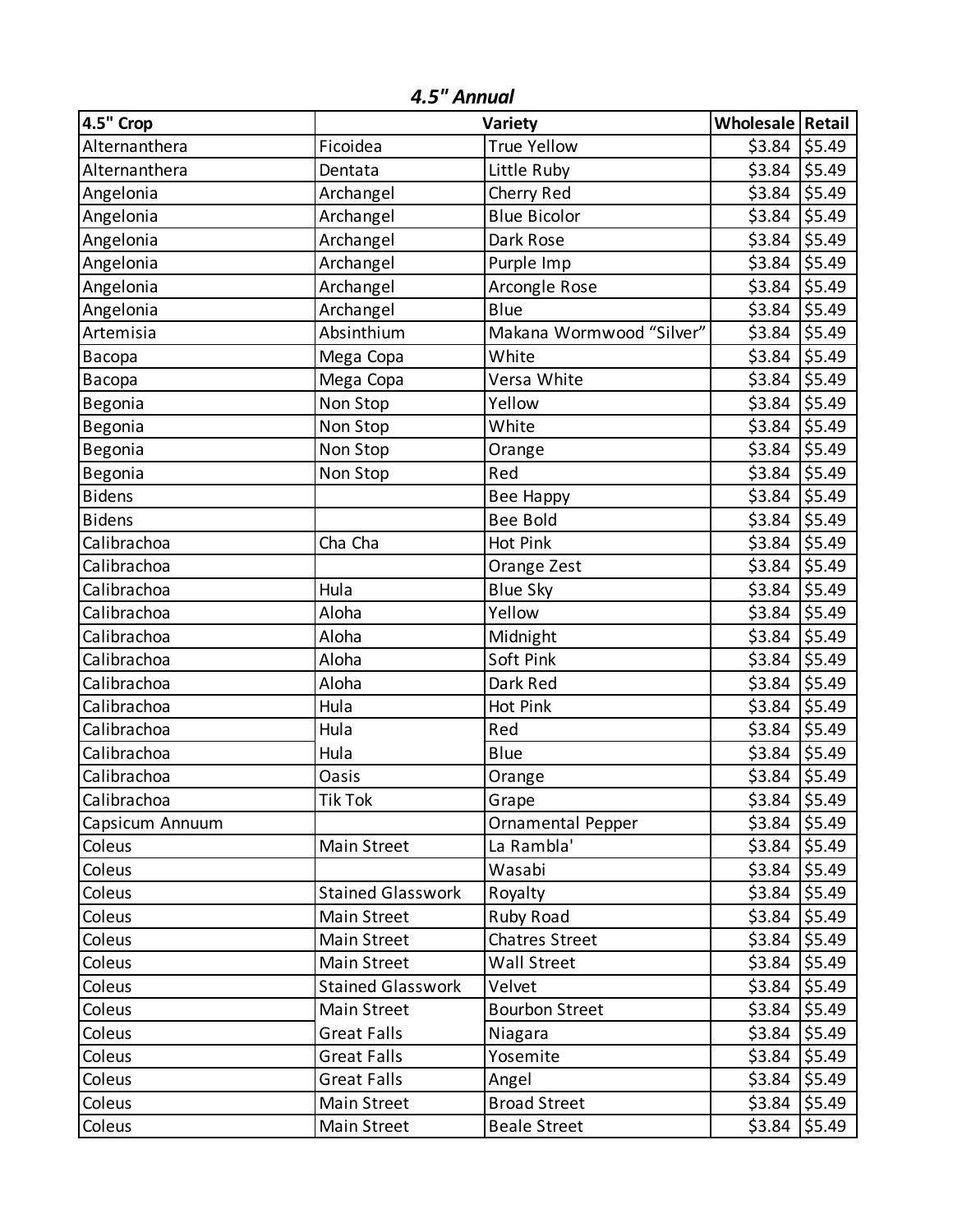| Coleus           | <b>Stained Glasswork</b>  | Crown Jewel             | \$3.84 | \$5.49 |
|------------------|---------------------------|-------------------------|--------|--------|
| Coleus           |                           | Venice Blvd             | \$3.84 | \$5.49 |
| Coleus           |                           | Molten Zava             | \$3.84 | \$5.49 |
| Coleus           |                           | Campfire                | \$3.84 | \$5.49 |
| Coleus           |                           | 5th Ave                 | \$3.84 | \$5.49 |
| Craspedia        |                           | <b>Golf Ball Beauty</b> | \$3.84 | \$5.49 |
| Cuphea           | Firecracker               | Honeybells              | \$3.84 | \$5.49 |
| Cuphea           |                           | Hummingbirds Luunch     | \$3.84 | \$5.49 |
| Dahlia           | Megaboom                  | Pink Lemonade           | \$3.84 | \$5.49 |
| Dahlia           | Mystic                    | Sparkler                | \$3.84 | \$5.49 |
| Dahlia           | <b>XXL</b>                | Celaya                  | \$3.84 | \$5.49 |
| Dahlia           | Megaboom                  | <b>Berry Blast</b>      | \$3.84 | \$5.49 |
| Dahlia           | Hypntica                  | Gold                    | \$3.84 | \$5.49 |
| Dahlia           | Hypntica                  | Orange                  | \$3.84 | \$5.49 |
| Dahlia           | Temptation                | Lavender                | \$3.84 | \$5.49 |
| Dahlia           | Temptation                | Red                     | \$3.84 | \$5.49 |
| Dichondra        | Argentea                  | <b>Silver Falls</b>     | \$3.84 | \$5.49 |
| Double impatiens | Fiesta Bonita             | Salmon                  | \$3.84 | \$5.49 |
| Double impatiens | Fiesta Bonita             | Stardust Lavender       | \$3.84 | \$5.49 |
| Double impatiens | Fiesta Bonita             | Rose                    | \$3.84 | \$5.49 |
| Double impatiens | Fiesta Bonita             | Pink                    | \$3.84 | \$5.49 |
| Double impatiens | Fiesta Bonita             | White                   | \$3.84 | \$5.49 |
| Euphorbia        | <b>Breathless</b>         | White                   | \$3.84 | \$5.49 |
| Fuchsia          |                           | Dark Eyes               | \$3.84 | \$5.49 |
| Fuchsia          |                           | <b>Blue Eyes</b>        | \$3.84 | \$5.49 |
| Fuchsia          |                           | Upright Voodoo          | \$3.84 | \$5.49 |
| Geranium         | Savannah                  | <b>Really Red</b>       | \$3.84 | \$5.49 |
| Geranium         | Savannah                  | Red                     | \$3.84 | \$5.49 |
| Geranium         | Savannah                  | Merlot Sizzle           | \$3.84 | \$5.49 |
| Geranium         | Savannah                  | Coral                   | \$3.84 | \$5.49 |
| Geranium         | Savannah                  | Hot Pink Sizzle         | \$3.84 | \$5.49 |
| Geranium         | Savannah                  | White                   | \$3.84 | \$5.49 |
| Geranium         | Savannah                  | Cascade Red             | \$3.84 | \$5.49 |
| Geranium         | Savannah                  | Oh So Orange            | \$3.84 | \$5.49 |
| Geranium         |                           | Mrs. Pollock            | \$3.84 | \$5.49 |
| Geranium         |                           | Wilhelm Languth         | \$3.84 | \$5.49 |
| Geranium         |                           | Vancouver Centennial    | \$3.84 | \$5.49 |
| Heliotrope       | Amethyst                  | Hinto                   | \$3.84 | \$5.49 |
| Hybrid impatiens | <b>Bounce</b>             | Coral                   | \$3.84 | \$5.49 |
| Hybrid impatiens | <b>Bounce</b>             | Cherry                  | \$3.84 | \$5.49 |
| Hybrid impatiens | <b>Bounce</b>             | Pink Flame              | \$3.84 | \$5.49 |
| Hybrid impatiens | <b>Bounce</b>             | Violet                  | \$3.84 | \$5.49 |
| Hybrid impatiens | Sunpatiens Compact        | Hot Pink                | \$3.84 | \$5.49 |
| Hybrid impatiens | <b>Sunpatiens Compact</b> | Pink Candy              | \$3.84 | \$5.49 |
| Hybrid impatiens | <b>Sunpatiens Compact</b> | Lilac                   | \$3.84 | \$5.49 |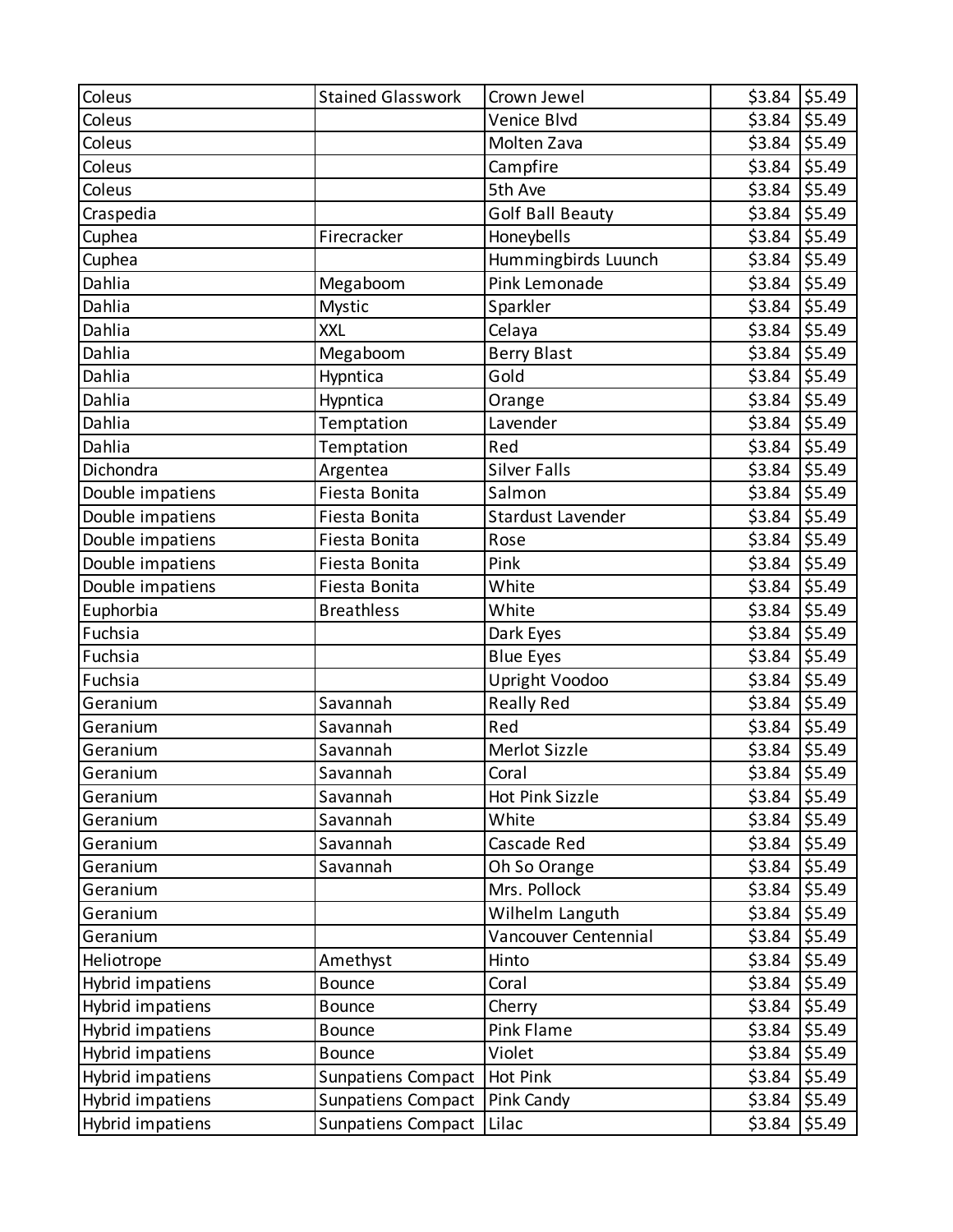| Hybrid impatiens            | Sunpatiens Compact        | Royal Magenta        | \$3.84 | \$5.49 |
|-----------------------------|---------------------------|----------------------|--------|--------|
| Hybrid impatiens            | <b>Sunpatiens Compact</b> | White                | \$3.84 | \$5.49 |
| Hybrid impatiens            | <b>Sunpatiens Compact</b> | Deep Red             | \$3.84 | \$5.49 |
| Hybrid impatiens            | Sunpatiens Compact        | Orange               | \$3.84 | \$5.49 |
| Hybrid impatiens            | Sunpatiens Compact        | <b>Orchard Blush</b> | \$3.84 | \$5.49 |
| Hybrid impatiens            | <b>Sunpatiens Compact</b> | Purple               | \$3.84 | \$5.49 |
| Hybrid impatiens            | Sunpatiens Compact        | <b>Tropical Rose</b> | \$3.84 | \$5.49 |
| Ipomoea( Sweet Potato Vine) | Sweet Georgia             | Heart Light Green    | \$3.84 | \$5.49 |
| Ipomoea( Sweet Potato Vine) | Sweet Georgia             | Light Green          | \$3.84 | \$5.49 |
| Ipomoea( Sweet Potato Vine) | Sweet Georgia             | Splash Green         | \$3.84 | \$5.49 |
| Ipomoea( Sweet Potato Vine) | Sweet Georgia             | <b>Heart Purple</b>  | \$3.84 | \$5.49 |
| Iresine                     | Herbstii                  | <b>Blood Leaf</b>    | \$3.84 | \$5.49 |
| Lantana                     | Bandana                   | Pink                 | \$3.84 | \$5.49 |
| Lantana                     | Landmark                  | Yellow               | \$3.84 | \$5.49 |
| Lantana                     | Bandana                   | Red                  | \$3.84 | \$5.49 |
| Lantana                     | Bandana                   | Rose                 | \$3.84 | \$5.49 |
| Lantana                     | Bandana                   | Citrus               | \$3.84 | \$5.49 |
| Lantana                     | Bandana                   | Mango                | \$3.84 | \$5.49 |
| Lantana                     |                           | Bloomify             | \$3.84 | \$5.49 |
| Licorice                    |                           | Lemon                | \$3.84 | \$5.49 |
| Licorice                    |                           | White                | \$3.84 | \$5.49 |
| Licorice                    |                           | Splash               | \$3.84 | \$5.49 |
| Lobelia                     | <b>Bella</b>              | Aqua                 | \$3.84 | \$5.49 |
| Lobelia                     | <b>Bella</b>              | Azure                | \$3.84 | \$5.49 |
| Lobelia                     | <b>Bella</b>              | <b>Bianca</b>        | \$3.84 | \$5.49 |
| Lobelia                     | Bella                     | Rosa                 | \$3.84 | \$5.49 |
| Lysimachia                  | Aurea                     | Creeping Jenny       | \$3.84 | \$5.49 |
| Nemesia                     |                           | Raspberry Lemonade   | \$3.84 | \$5.49 |
| New Guinea Impatiens        | <b>Roller Coaster</b>     | <b>Tangy Taffy</b>   | \$3.84 | \$5.49 |
| New Guinea Impatiens        | Roller Coaster            | <b>Hot Pink</b>      | \$3.84 | \$5.49 |
| New Guinea Impatiens        | Roller Coaster            | Valravn Violet       | \$3.84 | \$5.49 |
| New Guinea Impatiens        | Magnum                    | Blue                 | \$3.84 | \$5.49 |
| New Guinea Impatiens        | Magnum                    | Orange               | \$3.84 | \$5.49 |
| New Guinea Impatiens        | Magnum                    | Lavender Splash      | \$3.84 | \$5.49 |
| New Guinea Impatiens        | Magnum                    | White                | \$3.84 | \$5.49 |
| New Guinea Impatiens        | Magnum                    | <b>Red Flame</b>     | \$3.84 | \$5.49 |
| New Guinea Impatiens        | Magnum                    | Lavender             | \$3.84 | \$5.49 |
| Penta                       | Starcluster               | Red                  | \$3.84 | \$5.49 |
| Penta                       | Starcluster               | Rose                 | \$3.84 | \$5.49 |
| Penta                       | Starcluster               | Lavender             | \$3.84 | \$5.49 |
| Petunia                     | Surprise                  | Sparkle Red          | \$3.84 | \$5.49 |
| Petunia                     | Headliner                 | Night Sky            | \$3.84 | \$5.49 |
| Petunia                     | Starlet                   | Velvet               | \$3.84 | \$5.49 |
| Petunia                     | Surprise                  | Sparkle Purple       | \$3.84 | \$5.49 |
| Petunia                     | Surprise                  | Sparkle Magenta      | \$3.84 | \$5.49 |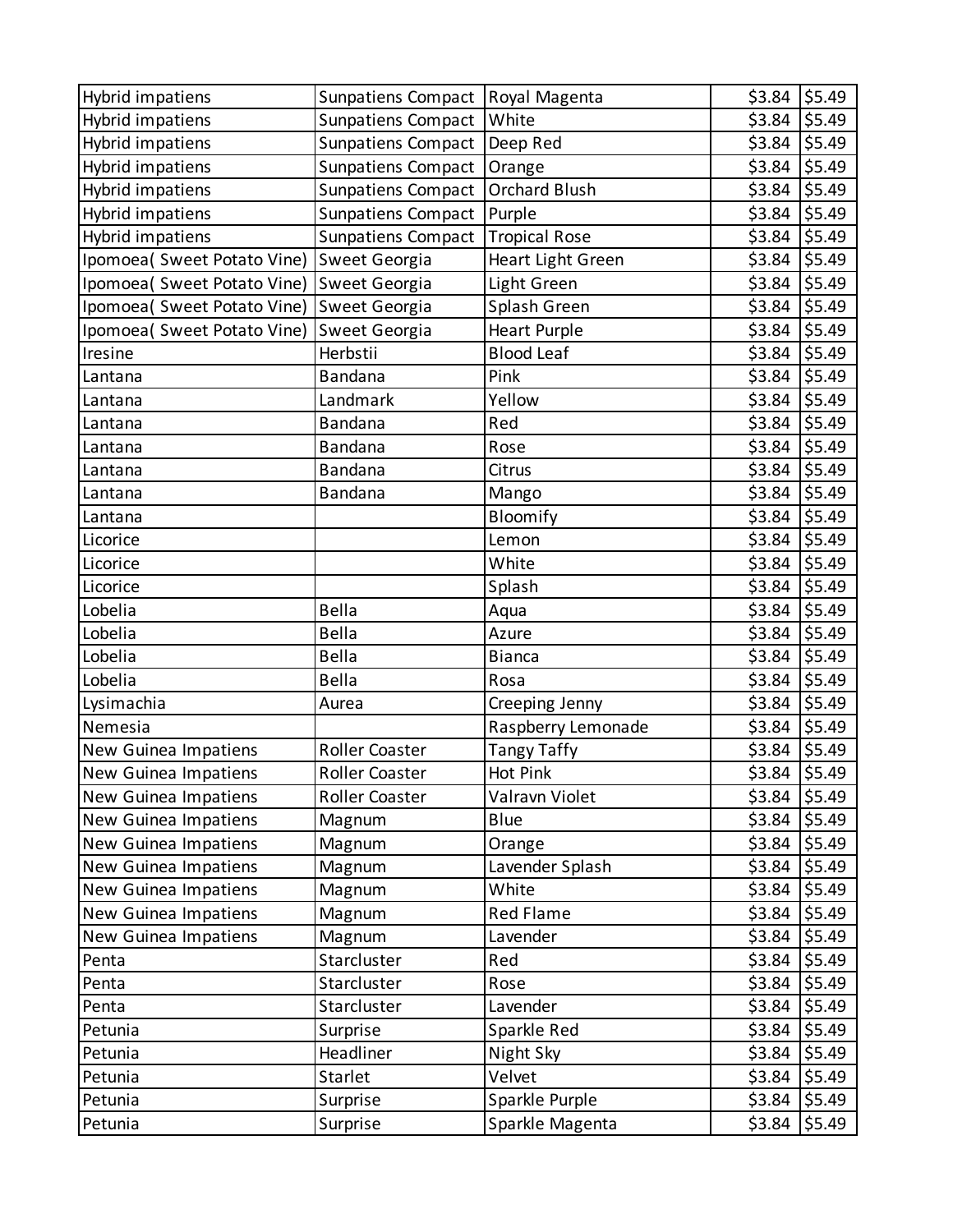| Petunia   |             | <b>Rhythm and Blues</b> | \$3.84          | \$5.49 |
|-----------|-------------|-------------------------|-----------------|--------|
| Portulaca |             | Cherry Baby             | \$3.84          | \$5.49 |
| Salvia    | Heat Wave   | Blaze                   | \$3.84          | \$5.49 |
| Salvia    |             | Roman Red               | \$3.84          | \$5.49 |
| Salvia    |             | Purple and Bloom        | \$3.84          | \$5.49 |
| Salvia    |             | <b>Black and Bloom</b>  | \$3.84          | \$5.49 |
| Salvia    |             | <b>Black and Blue</b>   | \$3.84          | \$5.49 |
| Salvia    |             | <b>Mystic Spires</b>    | \$3.84          | \$5.49 |
| Scaevola  |             | <b>Blue Brilliance</b>  | \$3.84          | \$5.49 |
| Sedum     |             | Lemon Ball              | \$3.84          | \$5.49 |
| Torenia   | Summer Wave | Amythest                | \$3.84          | \$5.49 |
| Torenia   | Summer Wave | Blue                    | \$3.84          | \$5.49 |
| Verbena   | Wicked      | <b>Great Grape</b>      | \$3.84          | \$5.49 |
| Verbena   | Wicked      | Purple                  | \$3.84          | \$5.49 |
| Verbena   | Wicked      | Rad Red                 | $$3.84$ $$5.49$ |        |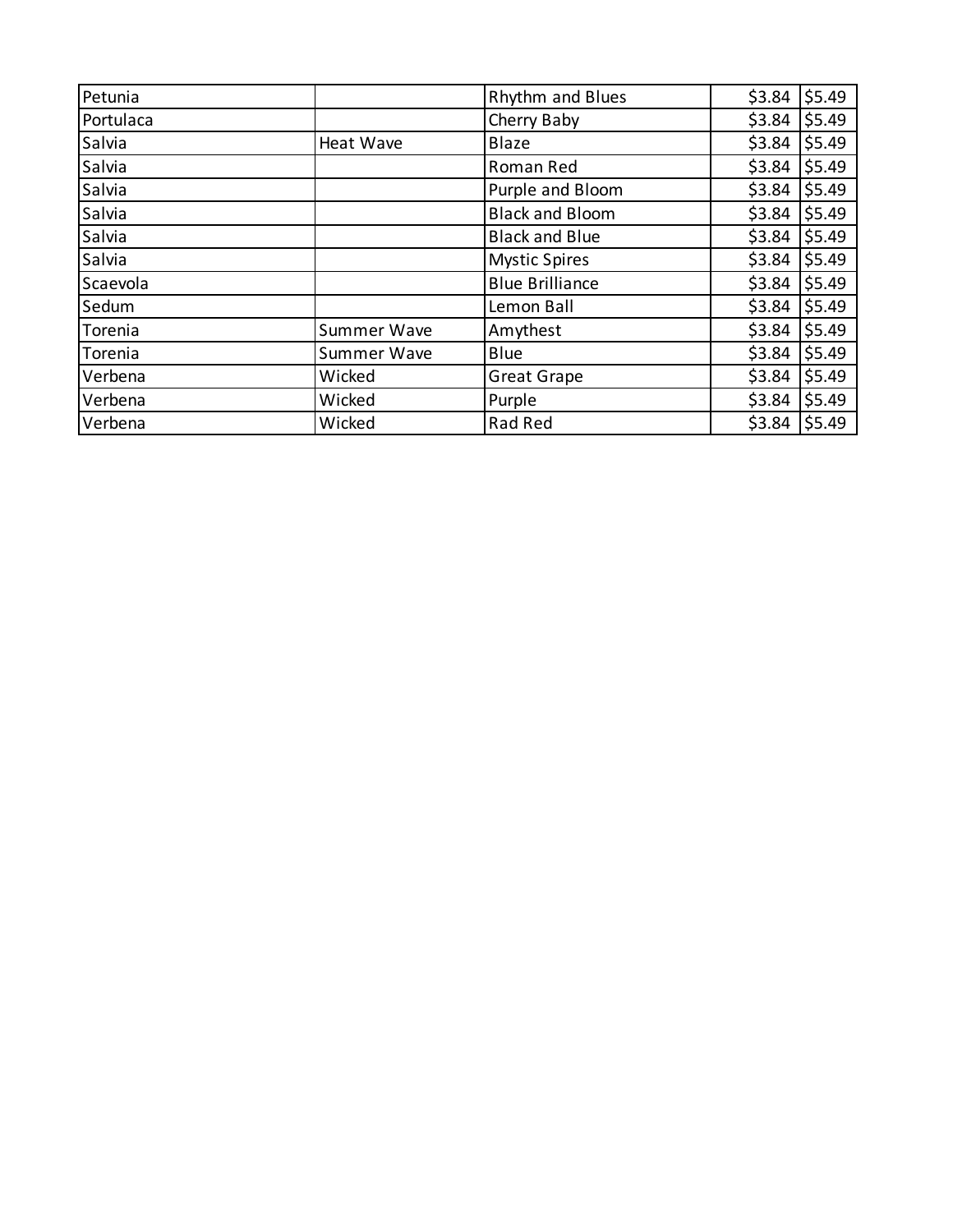| <b>Crop</b>    | <b>Series</b>    | Variety             | W.S    | <b>Retail</b> |
|----------------|------------------|---------------------|--------|---------------|
| Calibrachoa    | Superbell        | Lemon Slice         | \$4.22 | \$6.49        |
| Cleome         |                  | Seniorita Rosalita  | \$4.22 | \$6.49        |
| Evolulus       | Safari XL        | <b>Blue My Mind</b> | \$4.22 | \$6.49        |
| Jamesbrittania | Safari           | Dawn                | \$4.22 | \$6.49        |
| Nemesia        | Sunsatia         | Cranberry Red       | \$4.22 | \$6.49        |
| Nemesia        | Sunsatia         | Lemon               | \$4.22 | \$6.49        |
| Nemesia        | Sunsatia         | <b>Blood Orange</b> | \$4.22 | \$6.49        |
| Petunia        | Supertunia       | Picasso in Purple   | \$4.22 | \$6.49        |
| Petunia        | Supertunia Vista | Bubblegum           | \$4.22 | \$6.49        |
| Petunia        | Supertunia Vista | Snowdrift           | \$4.22 | \$6.49        |
| Petunia        | Supertunia Vista | Paradise            | \$4.22 | \$6.49        |
| Petunia        | Supertunia Vista | Jazzberry           | \$4.22 | \$6.49        |
| Verbena        | Cake Pops        | Pink                | \$4.22 | \$6.49        |
| Verbena        | Bebop            | Lavender            | \$4.22 | \$6.49        |

*4.5" Proven Winner Annual*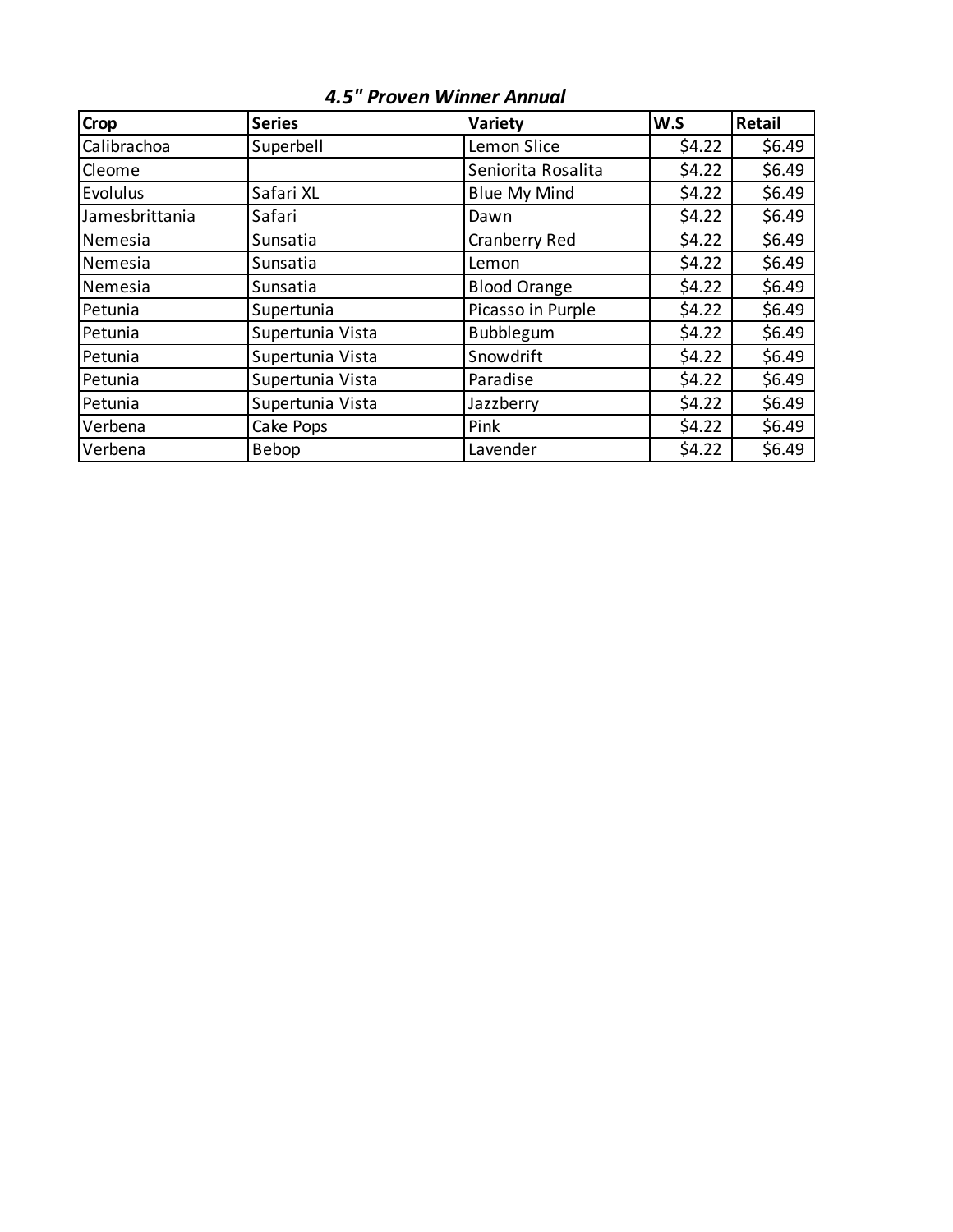| 6.5" Annual |               |                            |         |           |        |
|-------------|---------------|----------------------------|---------|-----------|--------|
| Crop        | <b>Series</b> | Variety                    | Quanity | Wholesale | Retail |
| Begonia     | Shadowking    | Lava Red                   | 63      | \$6.29    | \$8.99 |
| Begonia     | Shadowking    | <b>Strawberry Sherbert</b> | 45      | \$6.29    | \$8.99 |
| Begonia     | Shadowking    | <b>Black Cherry</b>        | 36      | \$6.29    | \$8.99 |
| Begonia     | Dragone       | Dusty Rose                 | 30      | \$6.29    | \$8.99 |
| Begonia     | Solenia       | <b>Red Orange</b>          | 33      | \$6.29    | \$8.99 |
| Begonia     | Solenia       | Red                        | 48      | \$6.29    | \$8.99 |
| Begonia     | Dragone       | Champagne                  | 24      | \$6.29    | \$8.99 |
| Begonia     | Dragone       | Sunset                     | 40      | \$6.29    | \$8.99 |
| Begonia     | Reiger        | <b>Blitz Yellow</b>        | 65      | \$6.29    | \$8.99 |
| Begonia     | Reiger        | Dark Brit Orange           | 48      | \$6.29    | \$8.99 |
| Begonia     |               | Charm Pink                 | 35      | \$6.29    | \$8.99 |
| Begonia     | Illumination  | <b>Apricot Shades</b>      | 33      | \$6.29    | \$8.99 |
| Begonia     |               | Canary Wings               | 42      | \$6.29    | \$8.99 |
| Salvia      |               | Heat Wave Blaze            | 108     | \$6.29    | \$8.99 |
| Salvia      |               | <b>Black and Blue</b>      | 93      | \$6.29    | \$8.99 |
| Salvia      |               | Hummingbird Falls          | 90      | \$6.29    | \$8.99 |
| Salvia      |               | Roman Red                  | 90      | \$6.29    | \$8.99 |
| Tithonia    |               | <b>Mexican Sunflower</b>   | 95      | \$6.29    | \$8.99 |
| Artemisia   |               | <b>Silver Mound</b>        | 17      | \$6.29    | \$8.99 |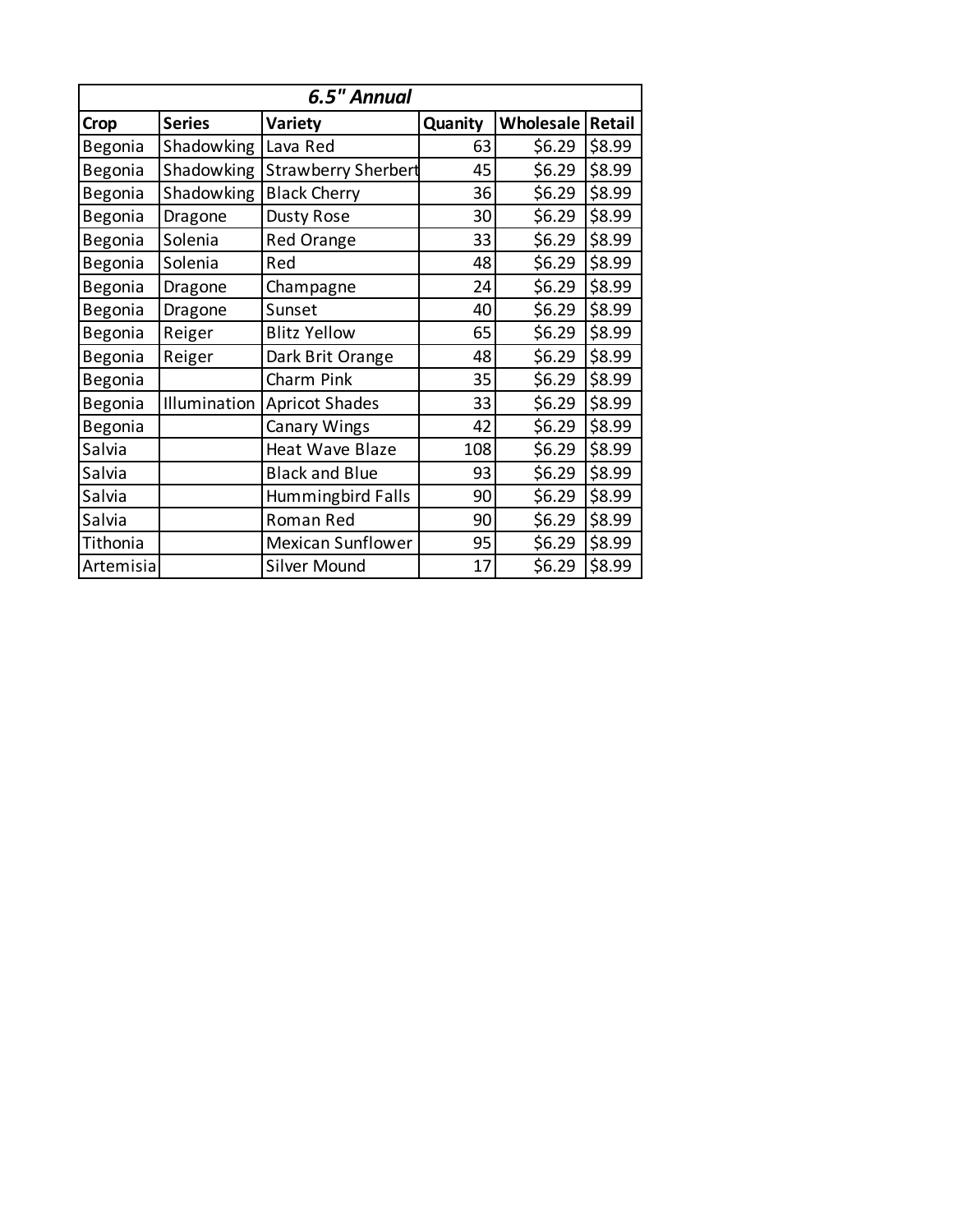| 1 Gal Annual    |         |                       |          |                  |         |
|-----------------|---------|-----------------------|----------|------------------|---------|
| Crop            |         | Variety               | Quantity | Wholesale Retail |         |
| Senecio         |         | Angel Wings           | 90       | \$7.69           | \$10.99 |
| Senecio         |         | Silver Gleam          | 54       | \$7.69           | \$10.99 |
| Pennisetum      |         | Fireworks             | 66       | \$7.69           | \$10.99 |
| Pennisetum      |         | Purple Fountain       | 90       | \$7.69           | \$10.99 |
| Canna           | Cannova | <b>Bronze Scarlet</b> | 60       | \$7.69           | \$10.99 |
| Canna           | Cannova | <b>Bronze Orange</b>  | 72       | \$7.69           | \$10.99 |
| Canna           | Cannova | Rose                  | 72       | \$7.69           | \$10.99 |
| Canna           | Cannova | Yellow                | 72       | \$7.69           | \$10.99 |
| Canna           | Cannova | Orange Shades         | 72       | \$7.69           | \$10.99 |
| Canna           | Cannova | Mango                 | 72       | \$7.69           | \$10.99 |
| Canna           | Cannova | Scarlet               | 72       | \$7.69           | \$10.99 |
| Ornamental Corn |         | Pink Zebra            | 54       | \$7.69           | \$10.99 |
| Millet          |         | <b>Purple Majesty</b> | 78       | \$7.69           | \$10.99 |
| Millet          |         | <b>Jade Princess</b>  | 94       | \$7.69           | \$10.99 |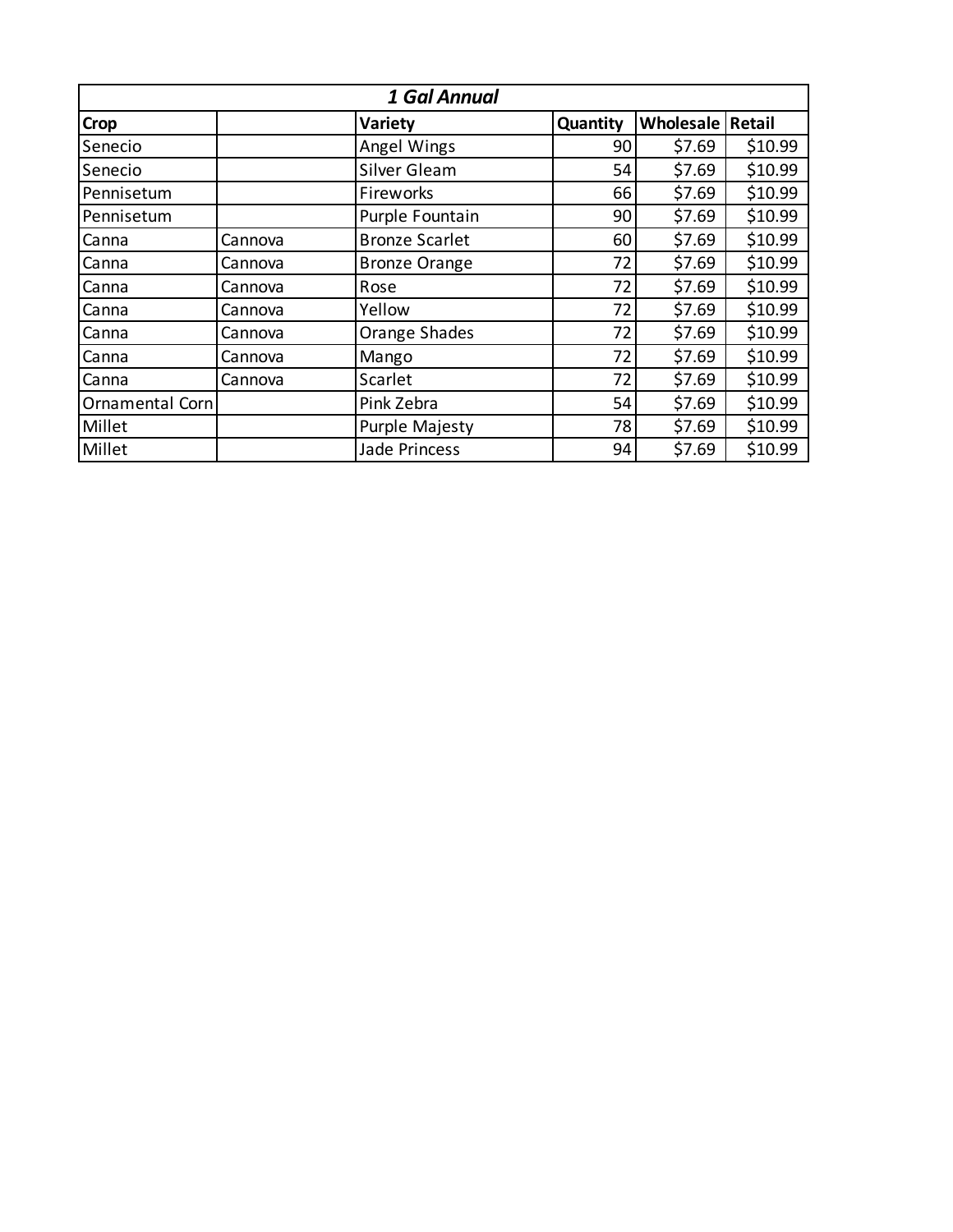## *1 Gal Proven Winners Annual*

| <b>Crop</b>    | <b>Series</b> | <b>Variety</b>    | <b>Quanity</b> | W.S    |
|----------------|---------------|-------------------|----------------|--------|
| <b>Cyperus</b> |               | King Tut          | 105            | \$9.79 |
| Salvia         | Rockin        | <b>Blue Suede</b> | 105            | \$9.09 |
| Salvia         | Rockin        | Deep Purple       | 105            | \$9.09 |
| Salvia         | Rockin        | Fuchsia           | 105            | \$9.09 |
| Salvia         | Unpluggled    | Pink              | 104            | \$9.09 |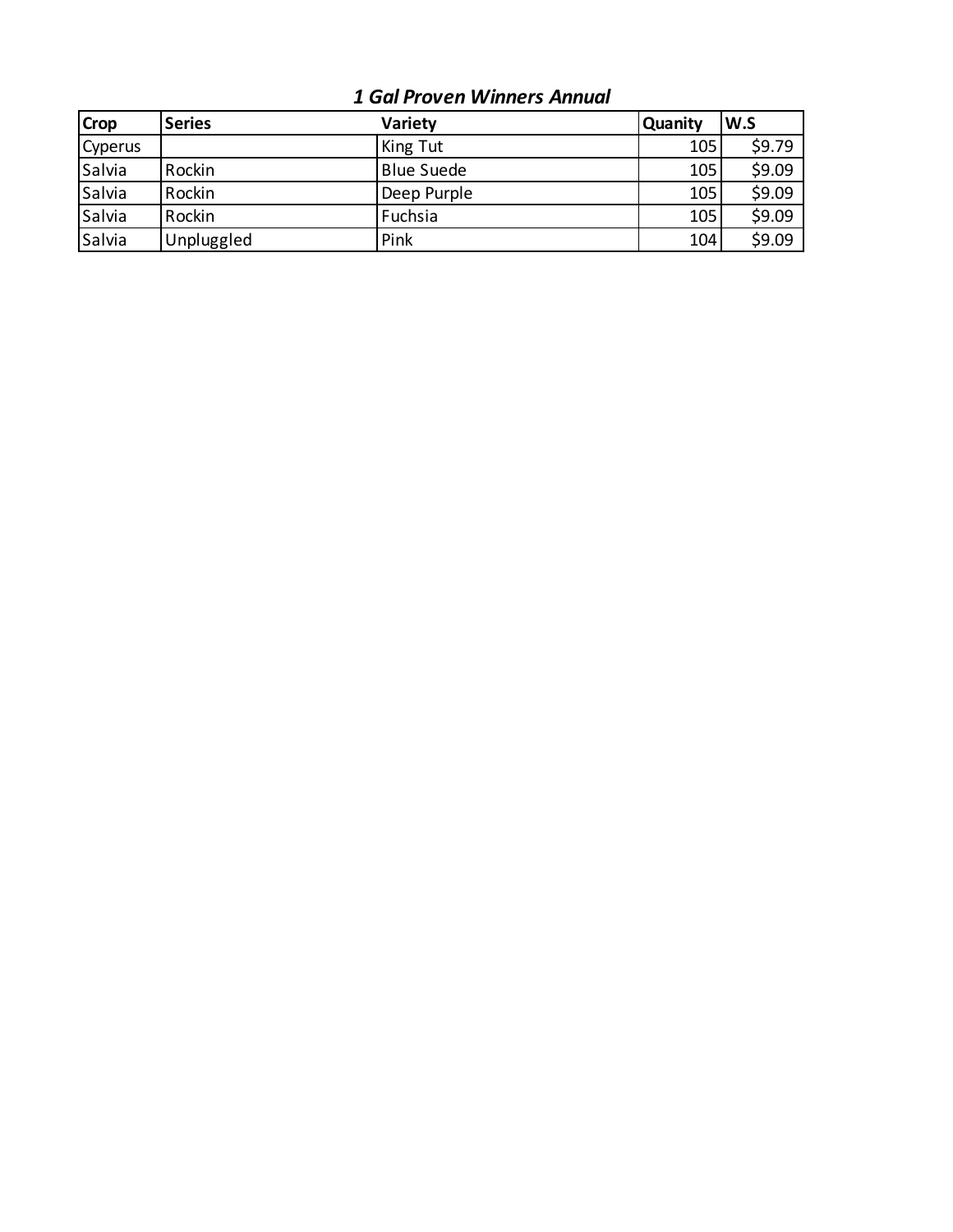| Retail  |  |
|---------|--|
| \$13.99 |  |
| \$12.99 |  |
| \$12.99 |  |
| \$12.99 |  |
| \$12.99 |  |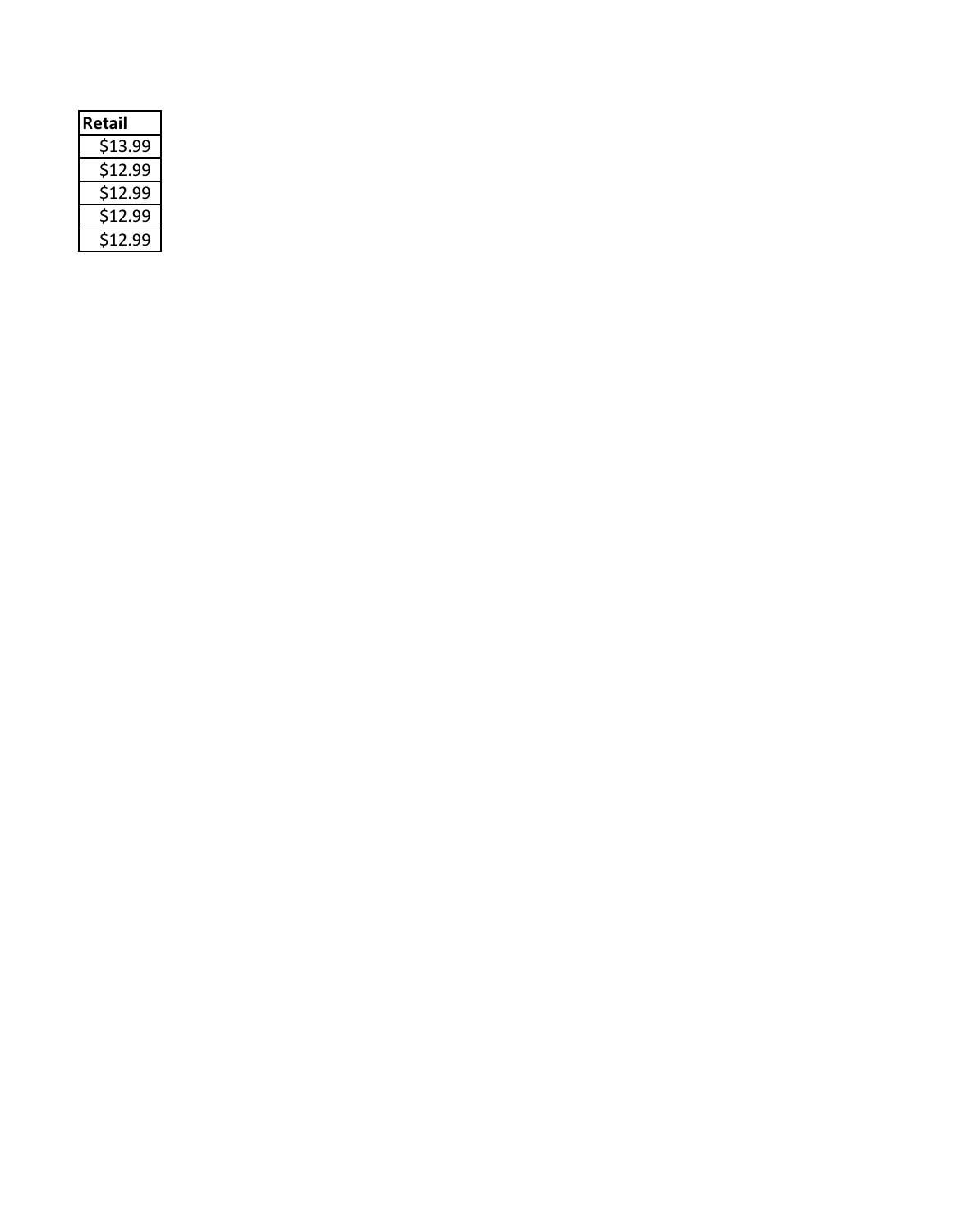| 9" Annual   |               |                      |                           |       |  |
|-------------|---------------|----------------------|---------------------------|-------|--|
| <b>Crop</b> | <b>Series</b> | Variety              | <b>Wholesale   Retail</b> |       |  |
| Canna       |               | <b>Giant Red</b>     | 11.89                     | 16.99 |  |
| Coleus      |               | Mixed Varieties      | 11.89                     | 16.99 |  |
| Colocasia   |               | Jacks Giant          | 11.89                     | 16.99 |  |
| Castor Bean |               | Red                  | 11.89                     | 16.99 |  |
| Dahlia      |               | Mixed Varieties      | 11.89                     | 16.99 |  |
| Grass       |               | Vertigo PW           | 11.89                     | 16.99 |  |
| Lantana     |               | Mixed Varieties      | 11.89                     | 16.99 |  |
| Zinnia      |               | <b>Profusion Mix</b> | 11.89                     | 16.99 |  |
| Zinnia      |               | Dreamland Mix        | 11.89                     | 16.99 |  |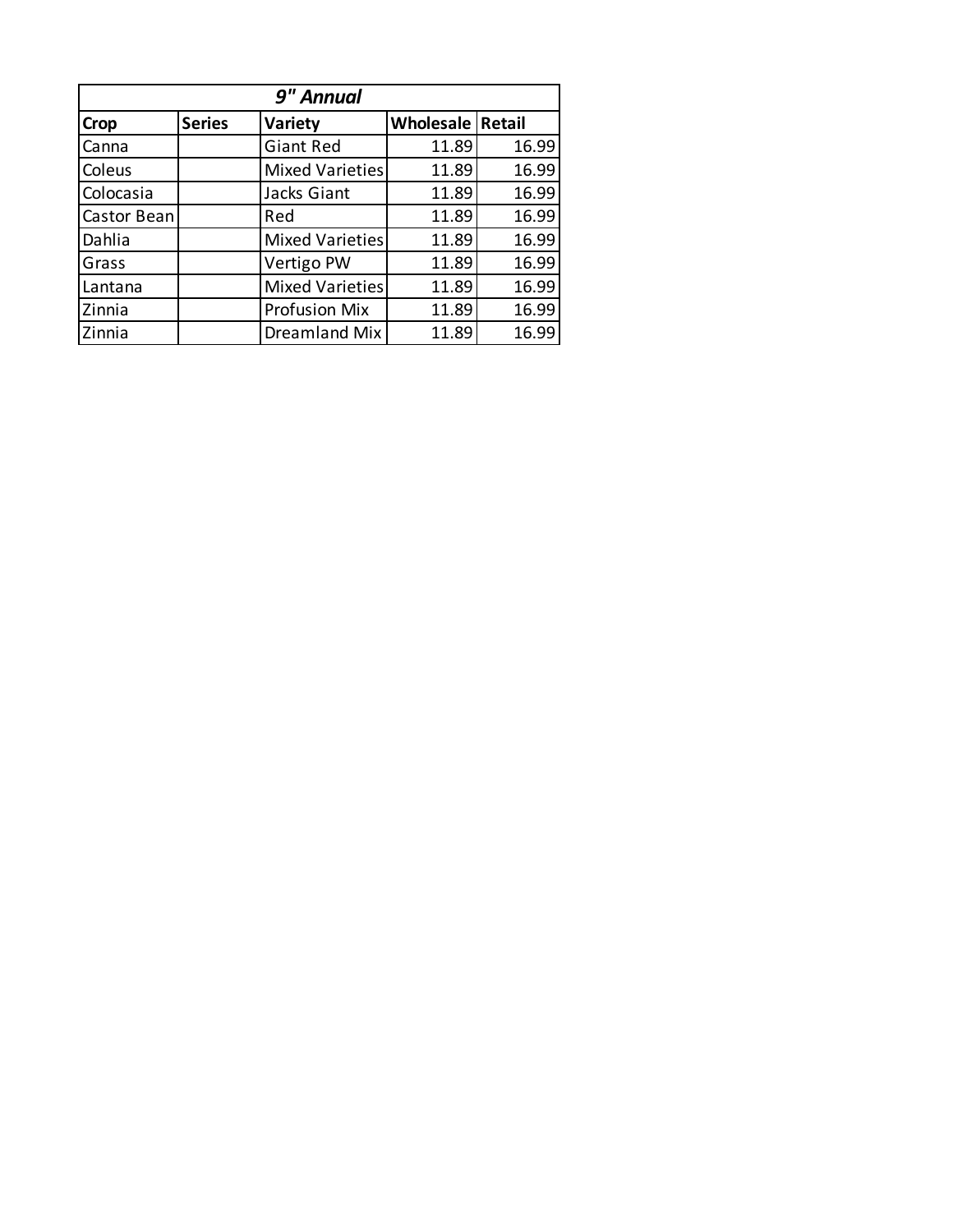| 12" Annual Vine       |                   |                      |                         |         |  |  |
|-----------------------|-------------------|----------------------|-------------------------|---------|--|--|
| <b>Crop</b>           | <b>Series</b>     | <b>Variety</b>       | <b>Wholesale Retail</b> |         |  |  |
| <b>Morning Glory</b>  |                   | <b>Heavenly Blue</b> | \$27.99                 | \$39.99 |  |  |
| Thunbergia            | Sunny Susy Yellow |                      | \$27.99                 | \$39.99 |  |  |
| Thunbergia            | Sunny Susy Orange |                      | \$27.99                 | \$39.99 |  |  |
| <b>Passion Flower</b> |                   | Blue                 | \$27.99                 | \$39.99 |  |  |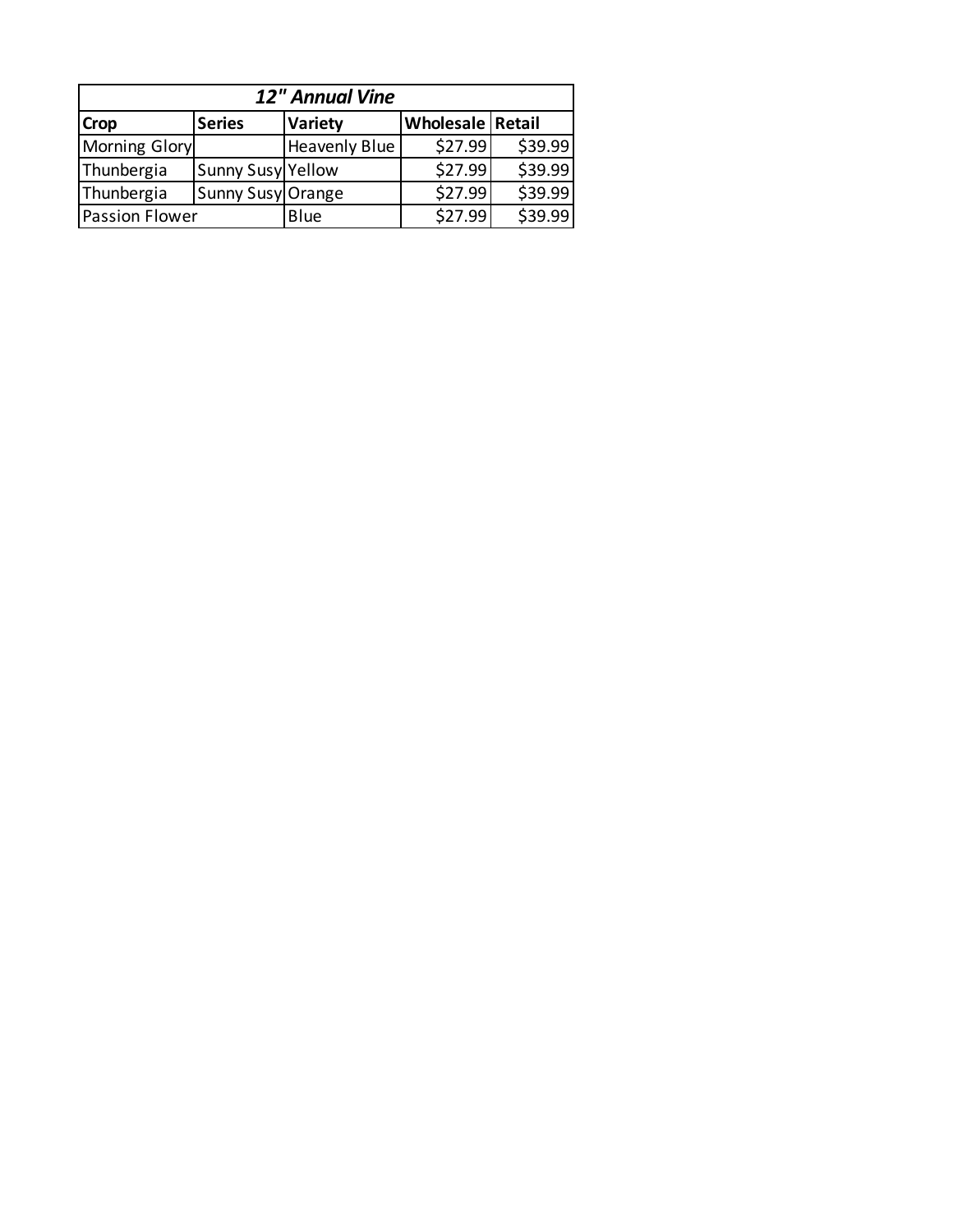| <b>12" Specialty Tree Form Annuals</b> |                                 |                  |                         |       |  |  |
|----------------------------------------|---------------------------------|------------------|-------------------------|-------|--|--|
| Crop                                   | <b>Series</b>                   | Variety          | <b>Wholesale Retail</b> |       |  |  |
| Petunia                                | Vista                           | Paradise         | 48.993                  | 69.99 |  |  |
| Petunia                                | Vista                           | Snow Drift       | 48.993                  | 69.99 |  |  |
| Petunia                                | Vista                           | <b>Bubblegum</b> | 48.993                  | 69.99 |  |  |
| Petunia                                | Vista                           | Jazzberry        | 48.993                  | 69.99 |  |  |
|                                        | Geranium Tall Dark and Handsome | Orange           | 48.993                  | 69.99 |  |  |
|                                        | Geranium Tall Dark and Handsome | Hot Pink         | 48.993                  | 69.99 |  |  |
| Fuschia                                |                                 | Marinka          | 48.993                  | 69.99 |  |  |
| Fuschia                                |                                 | Firecracker      | 48.993                  | 69.99 |  |  |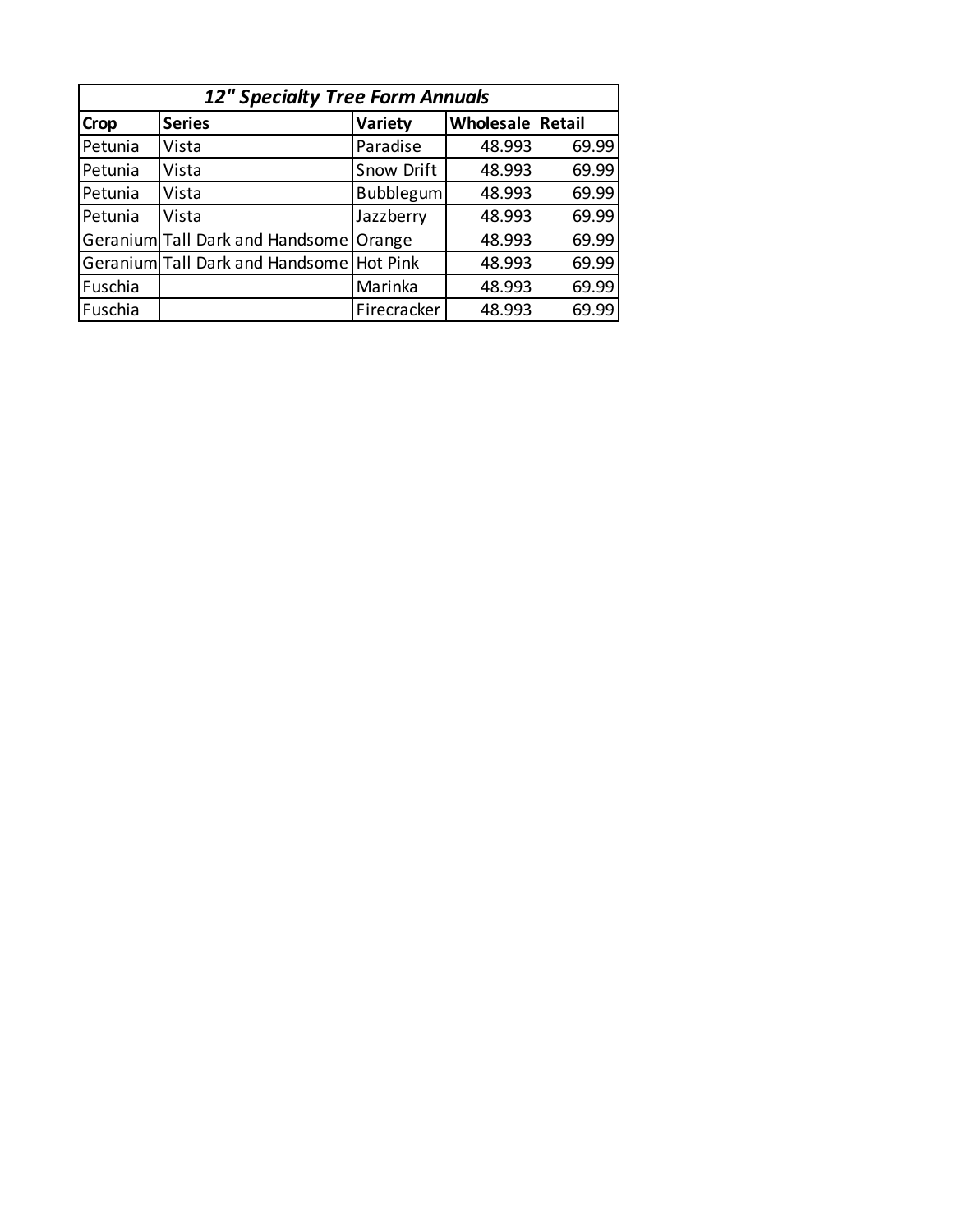| <b>12" HANGING BASKETS</b>                              | Wholesale Retail |         |
|---------------------------------------------------------|------------------|---------|
| DIPLADENIA (1 COLOR) BASKETS - WHITE                    | \$24.49          | \$34.99 |
| 2 MANDEVILLA BASKET (1 COLOR) WHITE                     | \$24.49          | \$34.99 |
| 4 DIPLADENIA (1 COLOR) BASKETS - CORAL                  | \$24.49          | \$34.99 |
| 4 MANDEVILLA BASKET (1 COLOR) APRICOTT                  | \$24.49          | \$34.99 |
| 4 MANDEVILLA BASKET (MIXED COLORS) - RED & PINK & WHITE | \$26.59          | \$37.99 |
| 6 DIPLADENIA (1 COLOR) BASKETS - PINK                   | \$24.49          | \$34.99 |
| 6 DIPLADENIA (1 COLOR) BASKETS - RED                    | \$24.49          | \$34.99 |
| 6 MANDEVILLA BASKET (1 COLOR) RED                       | \$24.49          | \$34.99 |
| 8 MANDEVILLA BASKET (1 COLOR) PINK                      | \$24.49          | \$34.99 |
| 150 BOSTON FERN HANGING BASKET 36"-38" SPREAD           | \$20.99          | \$29.99 |

| <b>3 GALLON TROPICAL FOLIAGE</b>          | <b>Wholesale Retail</b> |         |
|-------------------------------------------|-------------------------|---------|
| 6 BANANA ENSETE MAURELLII                 | \$24.49                 | \$34.99 |
| 6 FICUS LYRATA STANDARD                   | \$31.49                 | \$44.99 |
| 6 FICUS WINTERGREEN BRAID                 | \$27.99                 | \$39.99 |
| 30 HAWAIIAN TI - CORDYLINE FLORIDA        | \$20.99                 | \$29.99 |
| 6 MONSTERO DELICIOSO - SWISS CHEESE PLANT | \$24.49                 | \$34.99 |
| 10 SANSEVERIA LAURENTII                   | \$24.49                 | \$34.99 |
| 10 SANSEVERIA ZEYLANICA                   | \$24.49                 | \$34.99 |

| <b>3 GALLON PALMS</b>    | Wholesale Retail |  |
|--------------------------|------------------|--|
| 12 MAJESTY PALM MULTIS-- | \$20.99          |  |

| <b>3 GALLON FLOWERING BUSHES</b>         | <b>Wholesale Retail</b> |         |
|------------------------------------------|-------------------------|---------|
| 6 DIPLADENIA BUSH - PINK ORIGINAL        | \$20.99                 | \$29.99 |
| 6 DIPLADENIA BUSH - RED CRIMSON ORIGINAL | \$20.99                 | \$29.99 |
| 10 HIBISCUS BUSH - FIESTA                | \$20.99                 | \$29.99 |
| 6 HIBISCUS BUSH - PINK PAINTED LADY      | \$19.59                 | \$27.99 |
| 6 HIBISCUS BUSH - RED PRESIDENT          | \$19.59                 | \$27.99 |
| 6 HIBISCUS BUSH - YELLOW FT. MYERS       | \$19.59                 | \$27.99 |
| 10 HIBISCUS BUSH MIX COLORS - 4 COLORS   | \$20.99                 | \$29.99 |

| <b>13 GALLON GRASSES</b>                | Wholesale   Retail |         |
|-----------------------------------------|--------------------|---------|
| 4 MULY GRASS - MUHLEN ERGIA CAPINENSIS  | S <sub>17.49</sub> | \$24.99 |
| 4 RED FOUNTAIN GRASS - PENISETUM RUBRUM | \$17.49            | \$24.99 |
| 4 WHITE FOUNTAIN GRASS - PENISETUM      | \$17.49            | \$24.99 |

| 36" TRELLIS - 3 GALLON FLOWERING TRELLIS          | <b>Wholesale Retail</b> |         |
|---------------------------------------------------|-------------------------|---------|
| 10 DIPLADENIA TRELLIS - PRETTY PINK - SUNTORY     | \$24.49                 | \$34.99 |
| 10 DIPLADENIA TRELLIS - PRETTY RED - SUNTORY      | \$24.49                 | \$34.99 |
| 10   MANDEVILLA TRELLIS - APRICOT SUNTORY         | \$24.49                 | \$34.99 |
| 25   MANDEVILLA TRELLIS - MIX RED AND WHITE GIANT | \$25.89                 | \$36.99 |
| 45 MANDEVILLA TRELLIS - PINK ALICE DU PONT        | \$24.49                 | \$34.99 |